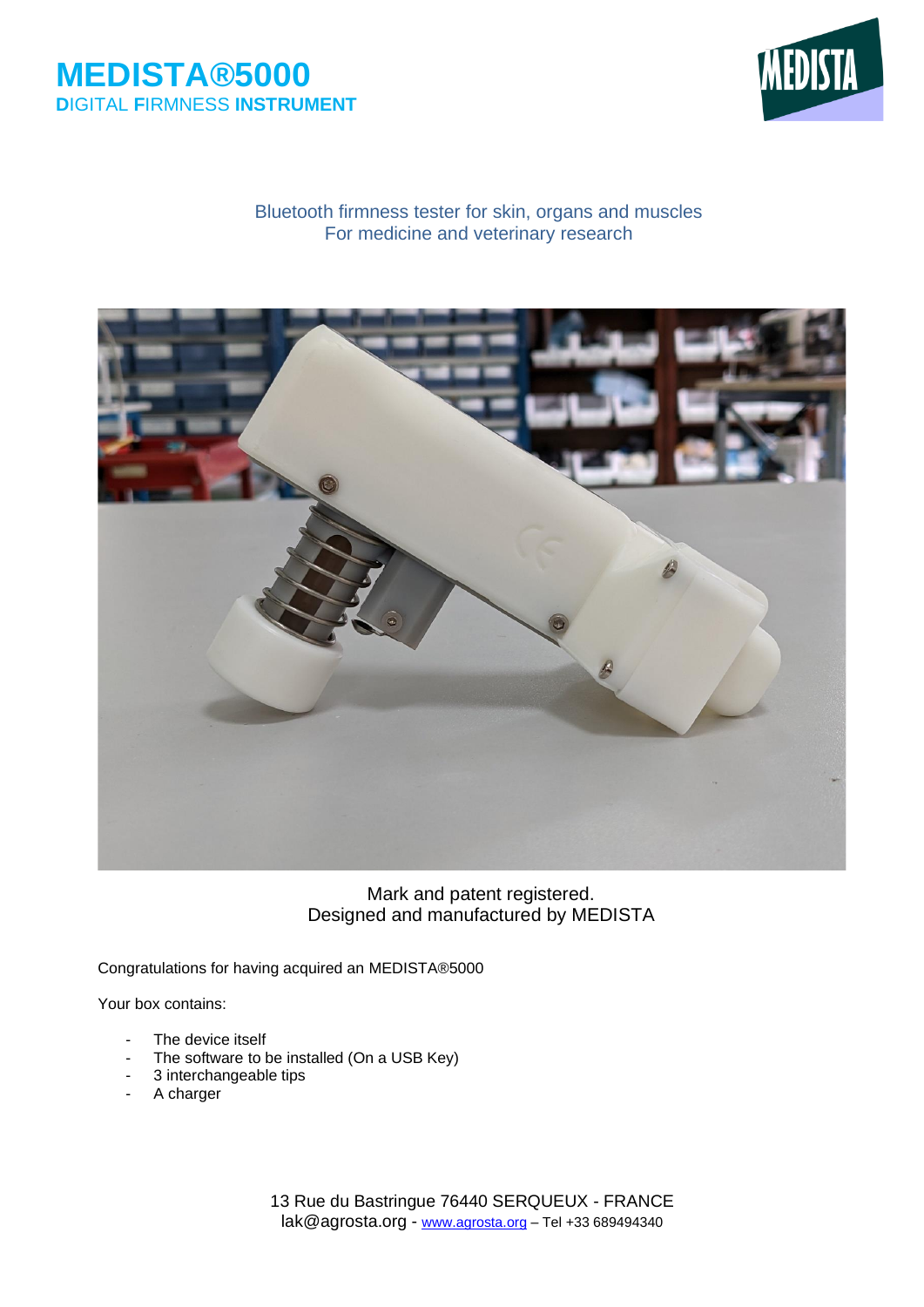

#### **Technical features :**

- Maximum recommended pressure : 5000 Grams
- Maximum acceptable pressure : 7500 Grams
- Precision : +/- 2 grams
- Resolution : 1 gram
- Trigger : 50 Grams
- Battery type : 16340 rechargeable battery
- Battery features : 3.6 Volts 700mAh
- Working continuously for 9 to 10 hours with a fully charged battery
- 2 hours for recharging
- Software for Windows XP, 7, 8, 10 and 11
- Your computer requires a Bluetooth system

#### **Setting up the Bluetooth communication :**

- Switch on the MEDISTA®5000
- On your computer, go the parameters, and then Bluetooth devices:

| Paramètres                         |                                                         |
|------------------------------------|---------------------------------------------------------|
| Accueil<br>(n)                     | Appareils Bluetooth et autres                           |
| Rechercher un paramètre<br>Q       | Ajouter un appareil Bluetooth ou un autre appareil<br>┶ |
| Périphériques                      |                                                         |
| 雫<br>Appareils Bluetooth et autres | Bluetooth<br>Activé                                     |

- Click on "Add a Bluetooth device", and check that the Bluetooth is activated
- Then click on the first category : Bluetooth keyboards, mouse, audio and others :

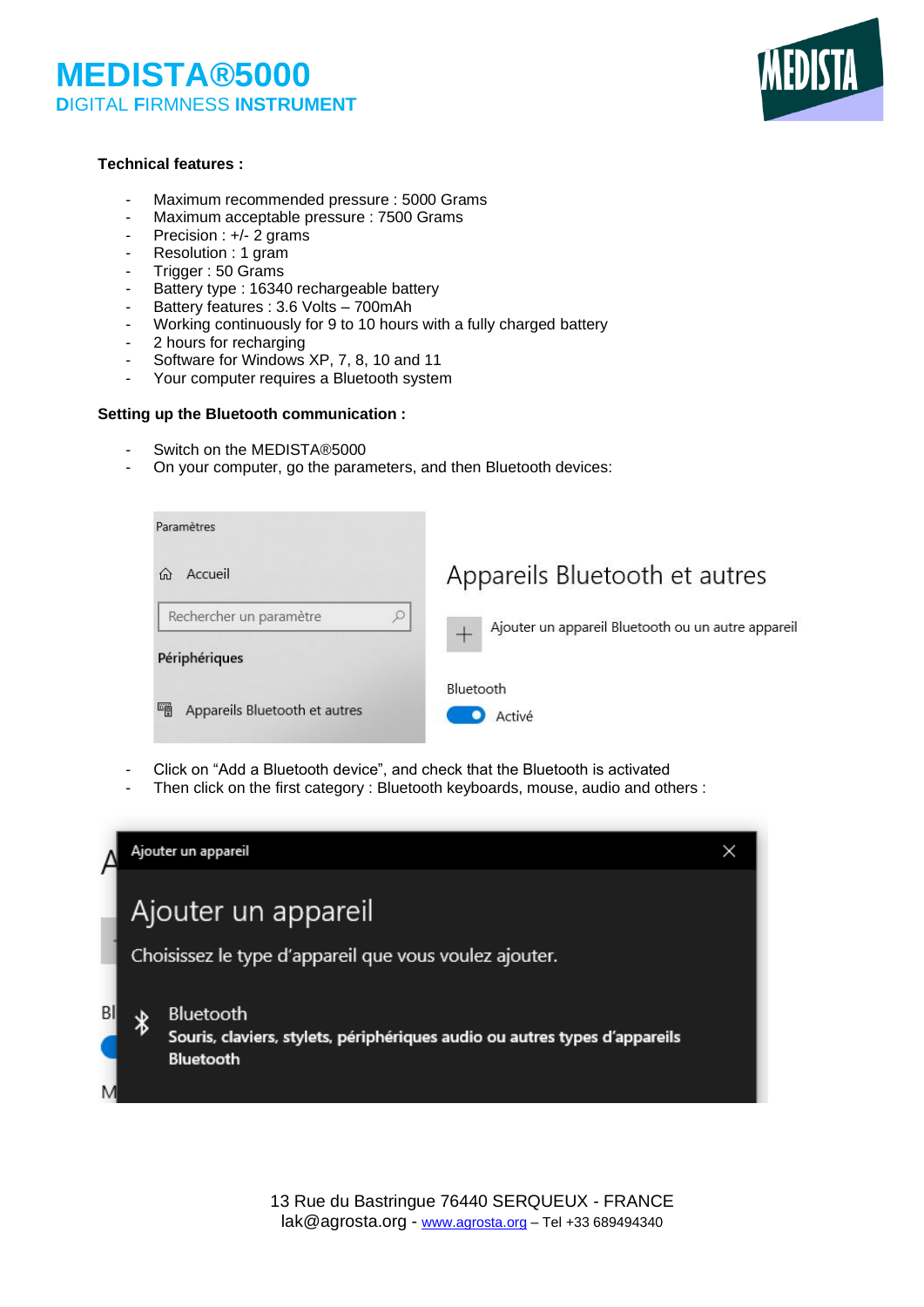

- Then click on "MEDISTA"



- Once you have clicked on "MEDISTA", your computer indicates : "the device is ready to use"

| Ajouter un appareil                   |  |
|---------------------------------------|--|
| Votre appareil est prêt à l'emploi !  |  |
|                                       |  |
| <b>MEDISTA</b><br>臣<br>BI<br>Couplage |  |
|                                       |  |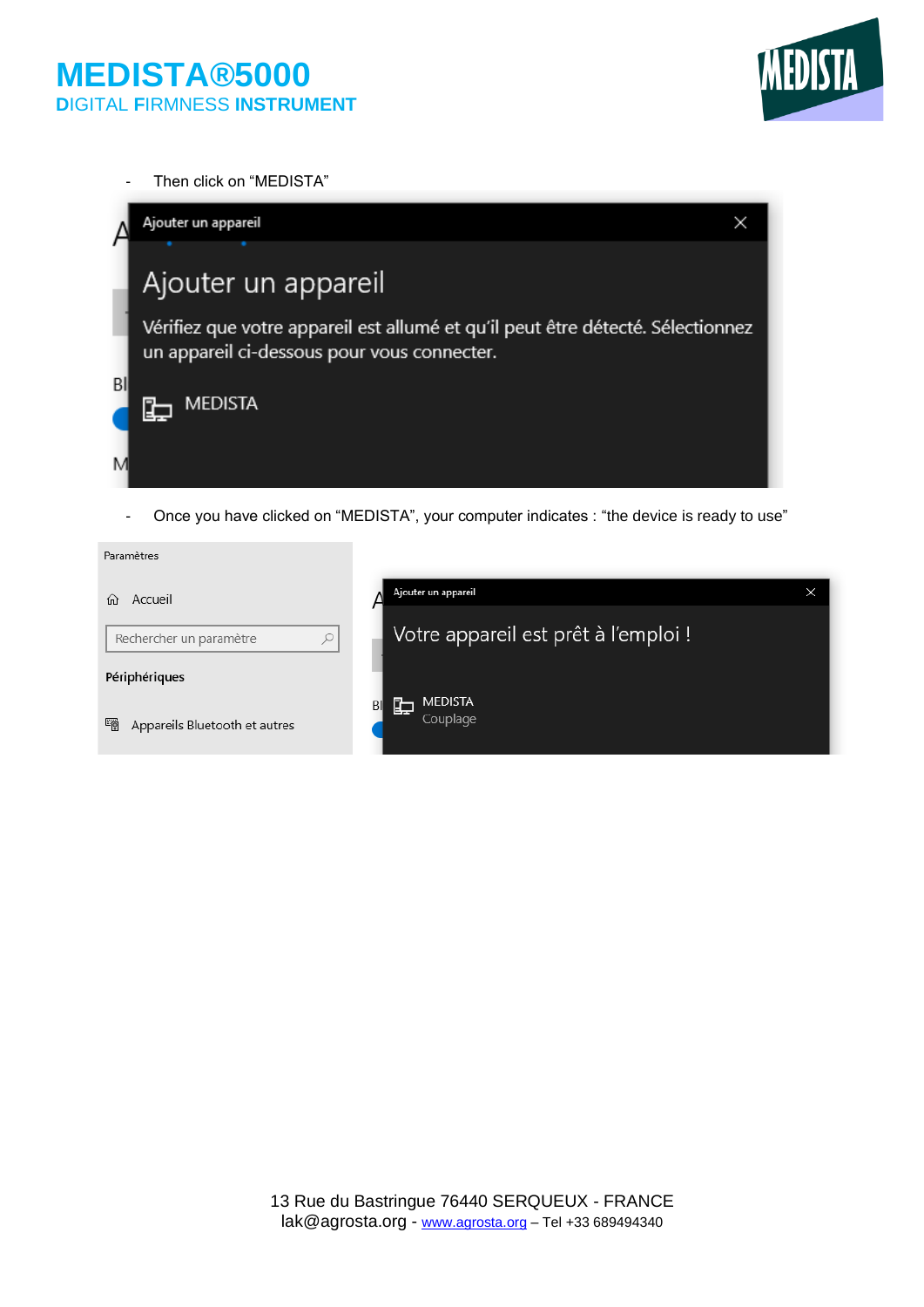

#### **Changing the Tip :**

- The device is provided with 3 tips, choose the best one for you application
- Ideally, for better accuracy, the values shall be between 1000 Grams and 4000 Grams
- The trigger is 50 Grams, which means that the measurements will start as soon as a pressure of 50 grams is measured on the tip

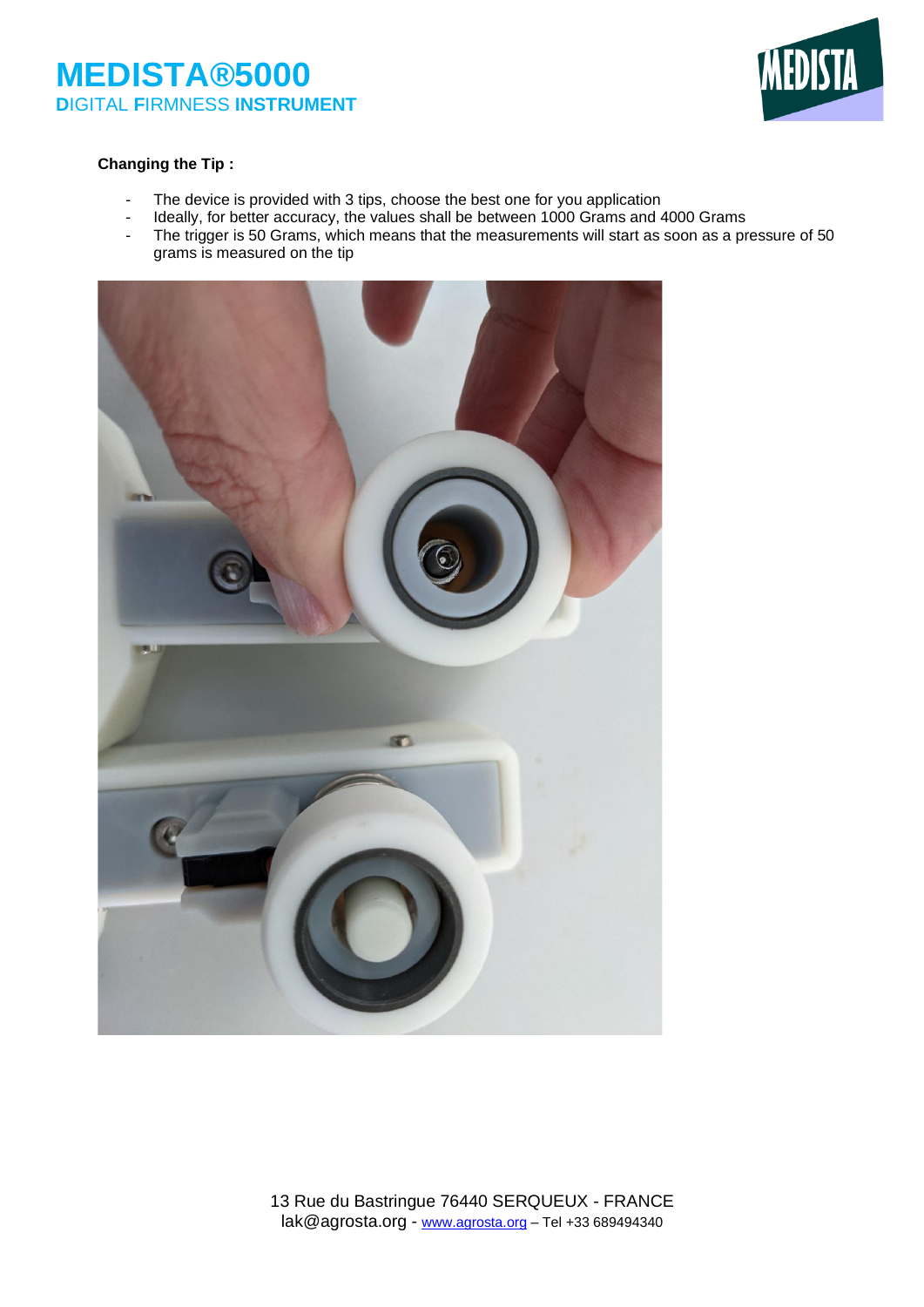

#### **Measuring :**

- Switch the device on (Switch as indicated)
- The device will take its origin as you switch it on (Load cell tare) Thus we recommend to take it in hand in the position you will use for further measurements, and then activate the switch, keep in hand in the good position for 3 seconds



- Install and then the software (provided on a Usb stick)

| MEDISTA FIRMNESS TESTER                                                      |                                 |                                       |                                                         |                                         |                                        |                                                                                                                                       |               |           |  |                                                           |  |                 |                                                                                     |               |                                           |          |   |                                                                             |  | σ<br>$\times$<br>$-$                                          |
|------------------------------------------------------------------------------|---------------------------------|---------------------------------------|---------------------------------------------------------|-----------------------------------------|----------------------------------------|---------------------------------------------------------------------------------------------------------------------------------------|---------------|-----------|--|-----------------------------------------------------------|--|-----------------|-------------------------------------------------------------------------------------|---------------|-------------------------------------------|----------|---|-----------------------------------------------------------------------------|--|---------------------------------------------------------------|
| -81                                                                          |                                 |                                       |                                                         |                                         |                                        | N'1 218 304 386 468 546 596 680 725 742 785 827 911 1027 1152 1251                                                                    |               |           |  |                                                           |  |                 |                                                                                     |               |                                           |          |   |                                                                             |  |                                                               |
| <b>Firmness</b><br>$\leftrightarrow$<br>Home hsert Expression Layout Display |                                 |                                       |                                                         |                                         |                                        |                                                                                                                                       |               |           |  |                                                           |  |                 |                                                                                     |               |                                           |          |   |                                                                             |  |                                                               |
| New<br>in Open                                                               | 冒<br>Save                       | $\frac{1}{Pint}$                      | Ť<br>$\frac{1}{26}$ Cut<br>Paste $E \equiv \text{Copy}$ |                                         |                                        | <b>B</b> $I \perp \omega + \square$ $\cdot \triangle \cdot \triangle$ $\cdot \square$ $\equiv \equiv \equiv \square$ Merge and center |               |           |  | $  \cdot  $ 39 x $\infty$ $\frac{10}{20}$ $\frac{10}{20}$ |  | 财<br>Formatting | Ę.<br>$\overline{\mathbf{x}}$<br>Insert<br>Delete<br>$\scriptstyle\star$<br>$\star$ | Erase<br>$\;$ | $O$ Find<br><b>Co</b> Replace<br>$$$ Sort |          |   | 1250<br>1200                                                                |  | Click on your device<br>Usually, the highest<br>COM1<br>COM29 |
|                                                                              | <b>Document</b>                 |                                       | Clipboard                                               |                                         | Font                                   |                                                                                                                                       |               | Allonment |  |                                                           |  | <b>Styles</b>   | Cells                                                                               |               | Edit                                      |          |   | 1150                                                                        |  | COM28                                                         |
|                                                                              | $\times$ $\vee$<br>$\mathbf{R}$ |                                       | $\epsilon$                                              | n                                       |                                        |                                                                                                                                       | $\mathcal{L}$ | H         |  |                                                           |  | $\mathbf{M}$    | N                                                                                   | $\Omega$      | P.                                        | $\Omega$ | R | 1100                                                                        |  |                                                               |
|                                                                              |                                 | 68<br>103<br>139<br>178<br>225<br>303 | 62<br>115<br>198<br>361<br>441<br>576                   | 369<br>484<br>593<br>744<br>875<br>920  | 218<br>304<br>386<br>468<br>546<br>596 |                                                                                                                                       |               |           |  |                                                           |  |                 |                                                                                     |               |                                           |          |   | $1050 -$<br>$1000 -$<br>$950 -$                                             |  | Timer 15<br>Max 1251                                          |
|                                                                              |                                 | 355<br>399<br>470<br>569<br>621       | 667<br>759<br>866<br>903<br>992                         | 1025<br>1140<br>1309<br>1432            | 680<br>725<br>742<br>785<br>827        |                                                                                                                                       |               |           |  |                                                           |  |                 |                                                                                     |               |                                           |          |   | 900<br>850<br>800                                                           |  |                                                               |
|                                                                              |                                 | 741<br>879<br>990<br>1210             | 1483 10                                                 | 1102 Maximum<br>1218 1432<br>1351 Timer | 911<br>1027<br>1153<br>1251            |                                                                                                                                       |               |           |  |                                                           |  |                 |                                                                                     |               |                                           |          |   | 750<br>700                                                                  |  |                                                               |
|                                                                              | 1210<br>Timer<br>15             |                                       | Maximum Maximum<br>1483<br>Timer<br>15                  |                                         | Maximum<br>1251<br>Timer<br>15         |                                                                                                                                       |               |           |  |                                                           |  |                 |                                                                                     |               |                                           |          |   | 650<br>600                                                                  |  |                                                               |
|                                                                              | $\bigoplus$                     |                                       |                                                         | $\sim$                                  |                                        |                                                                                                                                       |               |           |  |                                                           |  |                 |                                                                                     |               |                                           |          |   | $550 -$<br>$500 -$<br>$450 -$<br>$400 -$<br>350<br>300<br>250<br>200<br>100 |  |                                                               |